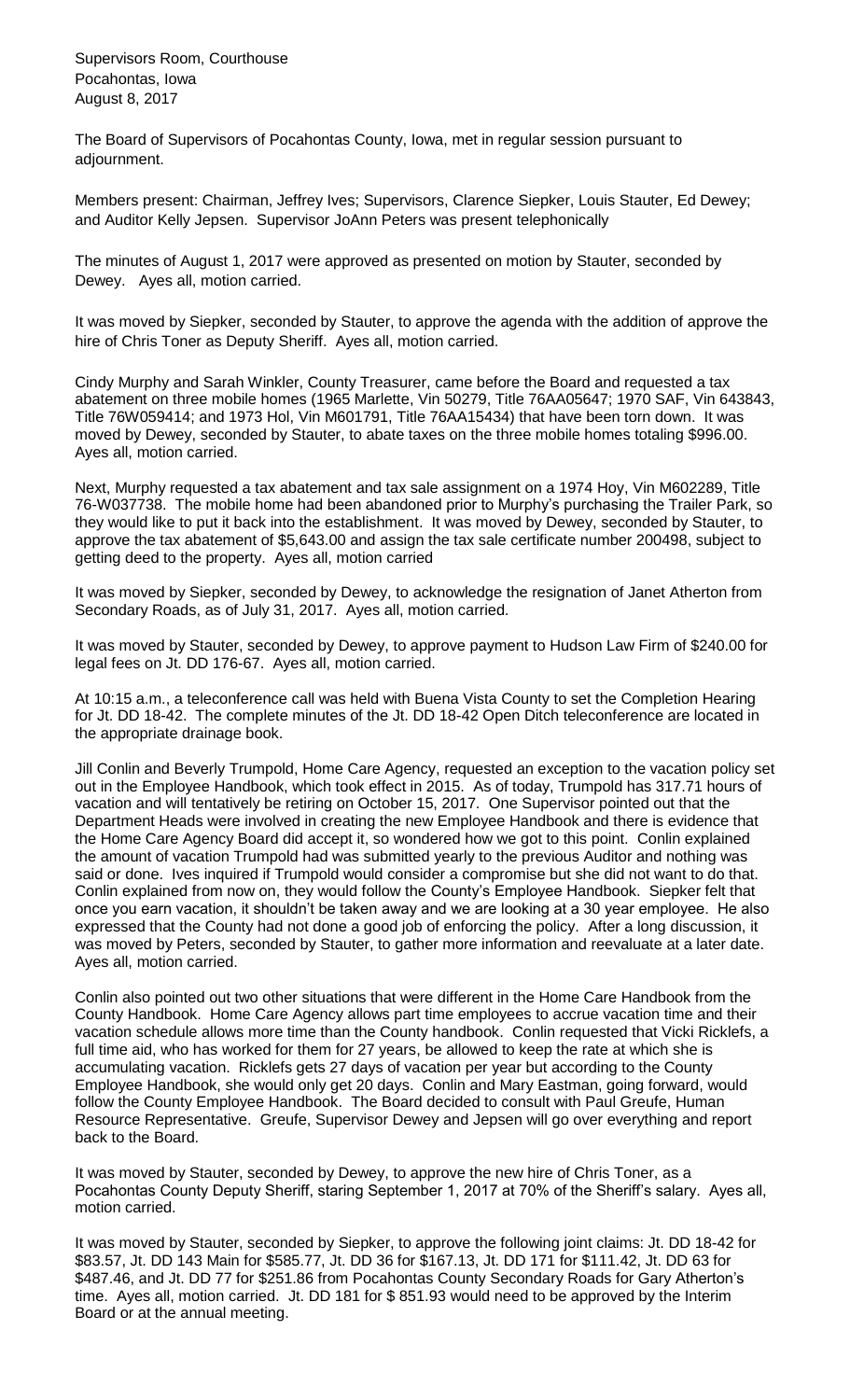It was moved by Stauter, seconded by Siepker, to approve payment for Jt. DD 9-13 Br. 3, for tile work in the amount of \$573.38, to Pocahontas County Secondary Roads. Ayes all, motion carried.

It was moved by Stauter, seconded by Siepker, to approve payment for Jt. DD 63, pay estimate #2 for \$3,483.00 and change order #2 for \$3,090.00, to La Carlson Contracting, Inc. Ayes all, motion carried.

## The following claims were audited:

| A & M Laundry                      | Supplies                            | 66.86             | 1                              |
|------------------------------------|-------------------------------------|-------------------|--------------------------------|
| AΤ&Τ                               | Phone                               | 41.52             | 1                              |
| Ability Network                    | Services                            | 101.00            | $\mathbf{1}$                   |
| Alliant Energy                     | Utilities                           | 160.16            | 1<br>$\mathbf{1}$              |
| Alpha Wireless<br>Arnold Motor     | Supplies<br>Parts                   | 462.00<br>888.80  | $\mathbf{1}$                   |
| G Atherton                         | Phone/Mileage REMB                  | 380.49            | $\mathbf{1}$                   |
| Bennett Recycling                  | Garbage                             | 900.00            | $\mathbf{1}$                   |
| Bolton & Menk                      | DD Engineer                         | 24932.50          | $\mathbf{1}$                   |
| BV Co Journal                      | BOS Minutes                         | 353.90            | $\mathbf{1}$                   |
| BV Co Journal                      | Semi Annual Report                  | 202.93            | $\mathbf{1}$                   |
| Bunda Seed                         | Seed                                | 440.00            | 1                              |
| Calhoun County                     | Zoning workshop                     | 48.75             | $\mathbf{1}$                   |
| Calhoun County                     | Zoning Workshop                     | 48.75             | $\mathbf{1}$                   |
| Cal Co ECA                         | Utilities                           | 61.95             | $\mathbf{1}$                   |
| Calhoun-Burns                      | Bridge Rate/Inspect                 | 3739.37           | $\mathbf{1}$                   |
| Campbell Supply                    | Parts                               | 184.85            | $\mathbf{1}$                   |
| CenturyLink                        | Phone                               | 514.72            | $\overline{c}$                 |
| CJ Cooper & Asso                   | Annual Fee                          | 70.00             | $\mathbf{1}$                   |
| CAS                                | Services                            | 4125.00           | 1                              |
| Counsel                            | Copier Exp                          | 79.28             | $\mathbf{1}$                   |
| Crawford County Assessor Attn      | Workshop Registraton                | 200.00            | $\mathbf{1}$                   |
| Del's Garden Center                | Mulch-Pioneer Cemetery              | 22.45             | $\mathbf{1}$                   |
| Deyta<br>DLT Solutions LLC         | HHCahps Fee August<br>AutoCad sub/2 | 95.00<br>2026.16  | 1<br>$\mathbf{1}$              |
| Elderbridge                        | Annual Allocation                   | 5979.00           | $\mathbf{1}$                   |
| ElectionSource                     | Supplies                            | 82.48             | $\mathbf{1}$                   |
| Evertek                            | August email storage                | 6.00              | 1                              |
| Family Development Resources       | Offc Supplies                       | 208.19            | <sup>1</sup>                   |
| Farm & Home                        | battery                             | 9.99              | 1                              |
| Farm & Home                        | paint                               | 4.19              | <sup>1</sup>                   |
| Farm & Home                        | super glue                          | 5.49              | $\mathbf{1}$                   |
| Farm & Home                        | tape                                | 15.99             | 1                              |
| Farm & Home                        | Supplies                            | 248.03            | $\mathbf{1}$                   |
| D Ferguson                         | Mileage                             | 199.70            | 1                              |
| Linda E Ferguson                   | July Hours                          | 2685.00           | $\mathbf{1}$                   |
| Fetrow Reporting Inc Attn:<br>De   | Transcript                          | 85.80             | $\mathbf{1}$                   |
| City-Fonda                         | Utilities                           | 110.48            | $\mathbf{1}$                   |
| Great Am Fin                       | Copier Contract                     | 70.73             | 1                              |
| Kelsey E Hall                      | Office Supplies                     | 35.88             | $\mathbf{1}$                   |
| Janis Hanson                       | July Hours                          | 2797.50           | 1                              |
| John Harter                        | Custodial Services                  | 315.00            | $\mathbf{1}$                   |
| Patricia Harter                    | Custodial Services                  | 243.00            | 1                              |
| HiWay Truck                        | Supplies                            | 75.32             | 1                              |
| K Hoffman                          | Mileage                             | 17.00             | 1                              |
| Hopkins Med Prod<br>J Hubbell      | Med Supplies<br>Camp Shirts         | 61.35<br>50.38    | <sup>1</sup><br>1              |
| IState Truck                       | Supplies                            | 52.42             | -1                             |
| IMWCA                              | Worker Comp                         | 6605.00           | 1                              |
| Iowa Alliance in Home Care         | Registration                        | 140.00            | $\overline{\phantom{0}}$       |
| R Jergens                          | July Cell Phone                     | 67.04             | 1                              |
| R Jergens                          | July Vehicle Allowance Zoning       | 250.00            | $\overline{1}$                 |
| R Jergens                          | Mileage & Meals Em. Planning        | 170.34            | $\mathbf{1}$                   |
| Johnson County Medical Examine     | Autopsy                             | 1740.00           | $\mathbf{1}$                   |
| Johnston Auto                      | Supplies                            | 100.07            | $\mathbf{1}$                   |
| M Klocke                           | Mileage & Other Travel Ex           | 19.00             | $\mathbf{1}$                   |
| Laurens Municipal                  | utl/Laurens                         | 269.91            | $\mathbf{1}$                   |
| Laurens Sun                        | BOS Minutes                         | 515.12            | $\mathbf{1}$                   |
| Laurens Sun                        | Semi Annual Report                  | 295.92            | 1                              |
| City of Laurens                    | Training                            | 3258.00           | $\mathbf{1}$                   |
| RELX INC DBA LexisNexis            | Legal Software                      | 99.00             | $\mathbf{1}$                   |
| Mail Servcs                        | MVR Renewals                        | 250.05            | $\mathbf{1}$                   |
| Martin Marietta                    | entrance                            | 140.56            | $\mathbf{1}$                   |
| Martin Marietta                    | Sherman 18/19 1 conc                | 157.95            | $\mathbf{1}$<br>$\mathbf{1}$   |
| Martin Marietta<br>Carol McLain    | Swan Lake 30/31 1 conc.             | 152.15<br>2482.50 | $\mathbf{1}$                   |
| K Metzger                          | July hours<br>Mileage               | 391.85            | 1                              |
| Meyer Electric                     | Repairs                             | 1027.61           | $\mathbf{1}$                   |
| MidAmeri Energy                    | Electricity                         | 243.26            | 1                              |
| MidAmeri Energy                    | GC elec                             | 17.44             | $\mathbf{1}$                   |
| MidAmeri Energy                    | Varina elec                         | 15.03             | 1                              |
| MIDAS                              | Transit Assistance                  | 3399.00           | $\mathbf{1}$                   |
| MW Card & ID                       | Software Maint                      | 1250.00           | $\mathbf{1}$                   |
| Millennium Rehab & Consulting      | Work Capacity Test                  | 650.00            | $\mathbf{1}$                   |
| Murphy Tractor                     | Parts                               | 28.03             | 1                              |
| Nature-Watch                       | Supplies                            | 144.58            | -1                             |
| Gary Nelson                        | Topper for 76-63                    | 250.00            | $\mathbf{1}$                   |
| Next Gen Tech                      | OwnCloud                            | 150.00            | $\mathbf{1}$                   |
| NW Comm                            | Phone                               | 1756.64           | 1                              |
| NW Comm                            | Website Hosting                     | 202.60            | -1                             |
| R Nystrom                          | Mileage                             | 10.00             | $\mathbf{1}$                   |
| Office Elements                    | Offc Supplies                       | 79.44<br>1688.00  | $\overline{c}$<br>$\mathbf{1}$ |
| Office Elements<br>Office Elements | Paper<br>Post-its                   | 12.72             | 1                              |
| Office Elements                    | Scotch Tape                         | 3.88              | $\mathbf{1}$                   |
| Office Systems                     | Copier Exp                          | 63.45             | $\mathbf{1}$                   |
| Omaha's Henry Doorly Zoo           | 2017 Day Camp                       | 322.00            | $\mathbf{1}$                   |
| Palmer Mutual Tel                  | Phone                               | 314.92            | <sup>1</sup>                   |
| City-Palmer                        | Utilities/RUT/FTM                   | 89.00             | 1                              |
| C Peterson                         | Supplies                            | 526.81            | 1                              |
| Keith Peterson                     | Shredding                           | 56.18             | <sup>1</sup>                   |
| Po Co Home Care                    | Homemaker Health Aides              | 11592.00          | 1                              |
| Po Co Pub Health                   | Services                            | 125.00            | $\mathbf{1}$                   |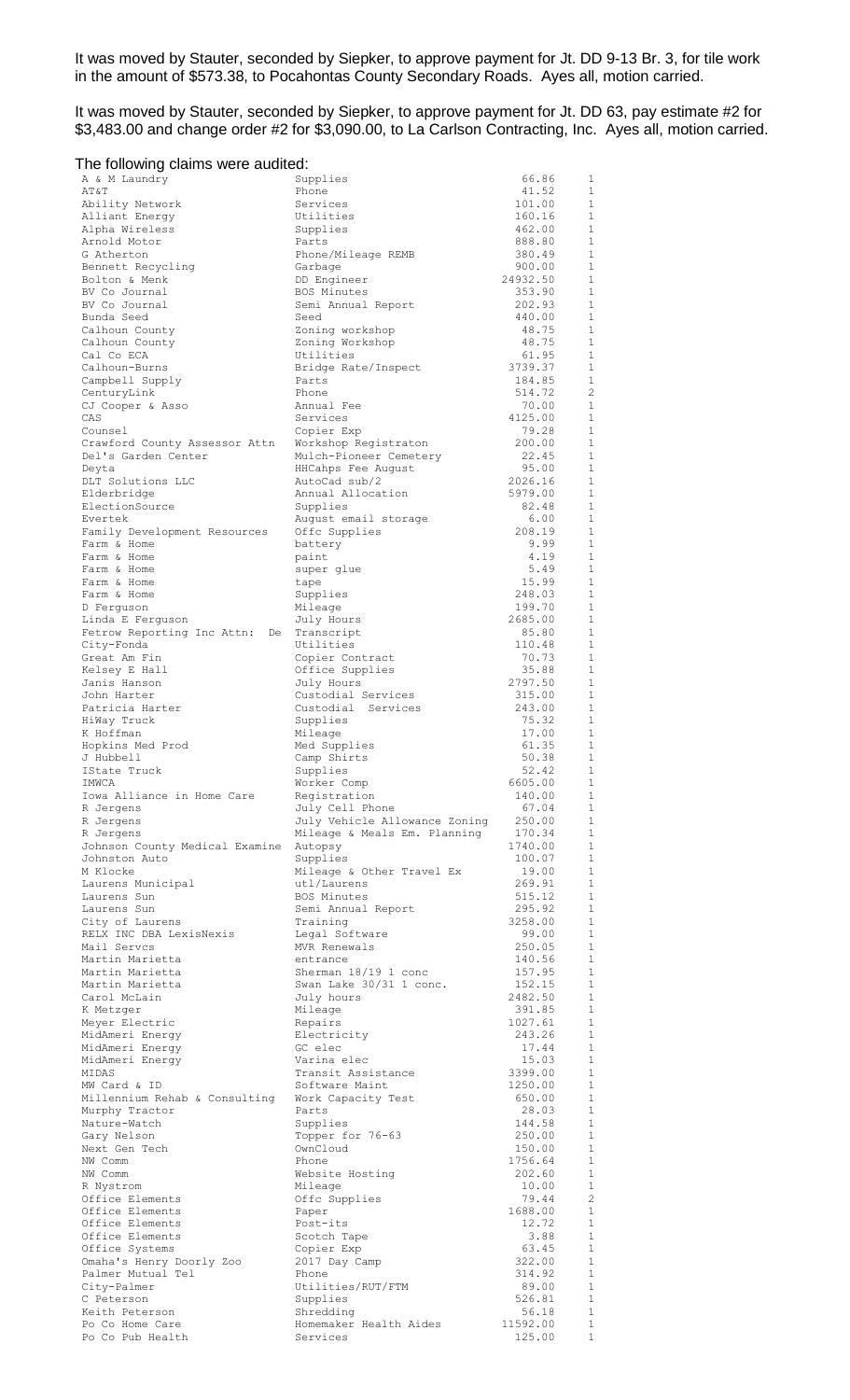| Po Co Sec Rd        | Fuel                                          | 1614.83             | 3              |
|---------------------|-----------------------------------------------|---------------------|----------------|
| Po Co Solid Waste   | Rural Waste                                   | 9330.34             | - 1            |
|                     |                                               |                     |                |
| Poca Co Treas       | Dd 29 Br. B                                   | 729.54<br>726.70    | $\overline{1}$ |
| Poca Co Treas       | DD Jt. 171                                    |                     | $\mathbf{1}$   |
| Poca Co Treas       | DD Jt. 36                                     | 987.48              | $\mathbf{1}$   |
| Poca Co Treas       | DD Jt. 78-172-175                             | 88.58               | $\mathbf{1}$   |
| Poca Co Treas       | DD 11                                         | 13223.80<br>1920.00 | $\overline{1}$ |
| Poca Co Treas       | DD 112                                        |                     | $\mathbf{1}$   |
| Poca Co Treas       | DD 118                                        |                     | $\mathbf{1}$   |
|                     |                                               | 414.05<br>900.00    |                |
| Poca Co Treas       | DD 154                                        |                     | $\mathbf{1}$   |
| Poca Co Treas       | DD 164                                        | 67.04               | $\mathbf{1}$   |
| Poca Co Treas       | DD 164 S. Main Open Ditch 165.66              |                     | $\overline{1}$ |
| Poca Co Treas       | DD 165                                        | 195.30              | $\mathbf{1}$   |
| Poca Co Treas       | DD 178                                        | 1652.30             | $\mathbf{1}$   |
|                     |                                               |                     |                |
| Poca Co Treas       | DD 21 Main Open Ditch                         | 36299.73<br>768.00  | - 1            |
| Poca Co Treas       | DD 38 Main                                    |                     | $\overline{1}$ |
| Poca Co Treas       | DD 41 Br. 2<br>DD 41 Br. 22                   | 8370.44<br>9738.18  | - 1            |
| Poca Co Treas       |                                               |                     | $\overline{1}$ |
| Poca Co Treas       | DD 41 Lower Br. 11                            | 9212.44             | $\mathbf{1}$   |
| Poca Co Treas       | DD 51                                         | 368.75              | $\overline{1}$ |
|                     |                                               |                     |                |
| Poca Co Treas       | DD 53 Br. 13 Main Open Di 210.64              |                     | - 1            |
| Poca Co Treas       | DD 58 Main                                    | 908.41              | $\overline{1}$ |
| Poca Co Treas       | DD 60 Br. 7                                   | 255.32              | <sup>1</sup>   |
| Poca Co Treas       | DD 60 Br. 8                                   | 638.79              | $\overline{1}$ |
| Poca Co Treas       | DD 61                                         | 39126.10            | <sup>1</sup>   |
|                     | DD 62 Br. B                                   | 78.12               | $\overline{1}$ |
| Poca Co Treas       |                                               |                     |                |
| Poca Co Treas       | DD 66 Tile Lateral 9                          | 99.23               | 1              |
| Poca Co Treas       | DD 74                                         | 3068.00             | <sup>1</sup>   |
| Poca Co Treas       | DD 8 East Br. M Tile<br>DD 8 East Br. N. Tile | 25.99               | 1              |
| Poca Co Treas       |                                               | 98.21               | <sup>1</sup>   |
| Poca Co Treas       | DD 8 East Main Br. L Tile 273.40              |                     | 1              |
|                     | DD 8 North Br. H tile                         | 763.30              | -1             |
| Poca Co Treas       |                                               |                     |                |
| Poca Co Treas       | DD 8 North Branch B Tile 190.50               |                     | 1              |
| Poca Co Treas       | DD 8 North Main Br. A Til                     | 638.84              | 1              |
| Poca Co Treas       | DD 8 South Br. 3 Relief T                     | 485.25              | 1              |
| Poca Co Treas       | DD 8 South Main Br. 3 Til                     | 293.09              | 1              |
| Poca Co Treas       | DD 8 Southwest Main Tile                      | 371.39              | 1              |
|                     |                                               |                     |                |
| Poca Co Treas       | DD 8 West Watershed                           | 18439.03            | $\mathbf{1}$   |
| Poca Co Treas       | DD 96                                         | 1000.00             | 1              |
| Poca Comm Hospital  | Training                                      | 236.94              | 1              |
| Poca Fiber          | Fax, internet July                            | 116.51              | 1              |
| Poca Fiber          | Internet                                      | 116.51              | 5              |
| Poca Fiber          | Phone & Fax                                   | 41.56               | $\mathbf{1}$   |
|                     |                                               |                     |                |
| Poca Fiber          | Phone, Fax, internet HCA 165.69               |                     | $\mathbf{1}$   |
| Poca Lumber         | furring strips                                | 5.68                | $\mathbf{1}$   |
| Poca St Bank        | August Rent                                   | 400.00              | $\mathbf{1}$   |
| City-Pocahontas     | utl/quonset/Poky                              | 30.81               | $\mathbf{1}$   |
| City-Pocahontas     | utl/shop/Poky                                 | 467.25              | $\overline{1}$ |
|                     | CH Util                                       | 2695.52             | <sup>1</sup>   |
| City-Pocahontas     |                                               |                     |                |
| City-Pocahontas     | Elect                                         | 13.41               | $\mathbf{1}$   |
| City-Pocahontas     | Utilities                                     | 378.97              | -5             |
| Powers Funeral Home | Services                                      | 2876.00             | $\overline{c}$ |
| Prinsco Inc         | Supplies                                      | 573.49              | 1              |
| Pro Co-Op           | diesel/cardtrol/bulk                          | 11433.19            | 1              |
|                     | gas/bulk                                      | 1386.30             | $\mathbf{1}$   |
| Pro Co-Op           |                                               |                     |                |
| Rapid Reproductions | scanner/road plans                            | 399.00              | 1              |
| Record Dem          | Advertising                                   | 98.00               | $\mathbf{1}$   |
| Record Dem          | Bus Tour Ad                                   | 147.00              | 1              |
| Record Dem          | BOS Minutes                                   | 513.52              | $\mathbf{1}$   |
| Record Dem          | June PCEDC Minutes                            | 47.13               | 1              |
| Record Dem          | School Election Ad                            | 61.25               | $\mathbf{1}$   |
|                     |                                               | 295.92              |                |
| Record Dem          | Semi Annual Report                            |                     | 1              |
| Schoon Excavating   | Drainage                                      | 5698.50             | $\mathbf{1}$   |
| Seiler App          | Repairs                                       | 294.20              | 1              |
| V Showers           | floor mat/MD                                  | 10.69               | 1              |
| Solutions           | Printer ribbons                               | 33.80               | 1              |
| Solutions           | Solutions software                            | 3000.00             | $\mathbf{1}$   |
| D Stall             | July Mileage                                  | 475.50              | 1              |
|                     |                                               |                     | -1             |
| D Stall             | Meals                                         | 17.00               |                |
| Star Leasing        | Copier lease                                  | 83.13               | 1              |
| Star Leasing        | Copier Lease                                  | 104.70              | -1             |
| M Parrott           | Recording labels                              | 104.07              | 1              |
| T Reuters-West      | Legal Publications                            | 1236.00             | $\overline{c}$ |
| Thrifty White       | Medical                                       | 7.99                | 1              |
| Gretchen Tiedeman   | Mileage                                       | 106.50              | $\mathbf{1}$   |
|                     |                                               |                     |                |
| Gretchen Tiedeman   | Phone                                         | 50.00               | 1              |
| Gretchen Tiedeman   | Web Hosting                                   | 26.00               | $\mathbf{1}$   |
| IA ST Treasurer     | Fees/Taxes/Licenses                           | 180.00              | 1              |
| Trimark             | Services                                      | 190.00              | $\mathbf{1}$   |
| US Bank             | Copier Exp                                    | 22.72               | 1              |
| US Bank             | Copier Lease                                  | 58.55               | $\overline{c}$ |
|                     |                                               |                     |                |
| US Cellular         | Phone                                         | 6.29                | 1              |
| USPS                | Postage for School Electi                     | 14.57               | $\mathbf{1}$   |
| Verizon             | Ipad chgs                                     | 80.02               | 1              |
| A Warner            | Mileage                                       | 99.37               | $\mathbf{1}$   |
| Windstream          | Data                                          | 129.80              | $\mathbf{1}$   |
| Windstream          | Phone                                         | 96.10               | $\mathbf{1}$   |
|                     |                                               |                     |                |
| Windstream          | Telephone                                     | 134.46              | $\mathbf{1}$   |
| Woods               | postage                                       | 8.47                | 1              |
| Woods               | Camp Supplies                                 | 106.95              | 1              |
| Woods               | RAGBRAI supplies                              | 60.00               | $\mathbf{1}$   |
| Grand Total         |                                               | 293299.21           |                |
|                     |                                               |                     |                |

It was moved by Siepker, seconded by Dewey, to acknowledge receipt of Manure Management Plans: (1) Cedar Creek Livestock Turkey Facility – ID# 66271 located in the NW NE, Section 25, Dover Township with Cedar Creek Livestock, LLC as owner & Mark Wells as contact person. Ayes all, motion carried.

Jepsen informed the Board that she had only heard back from a few department heads about their interest level in Access Systems. The responses were mixed.